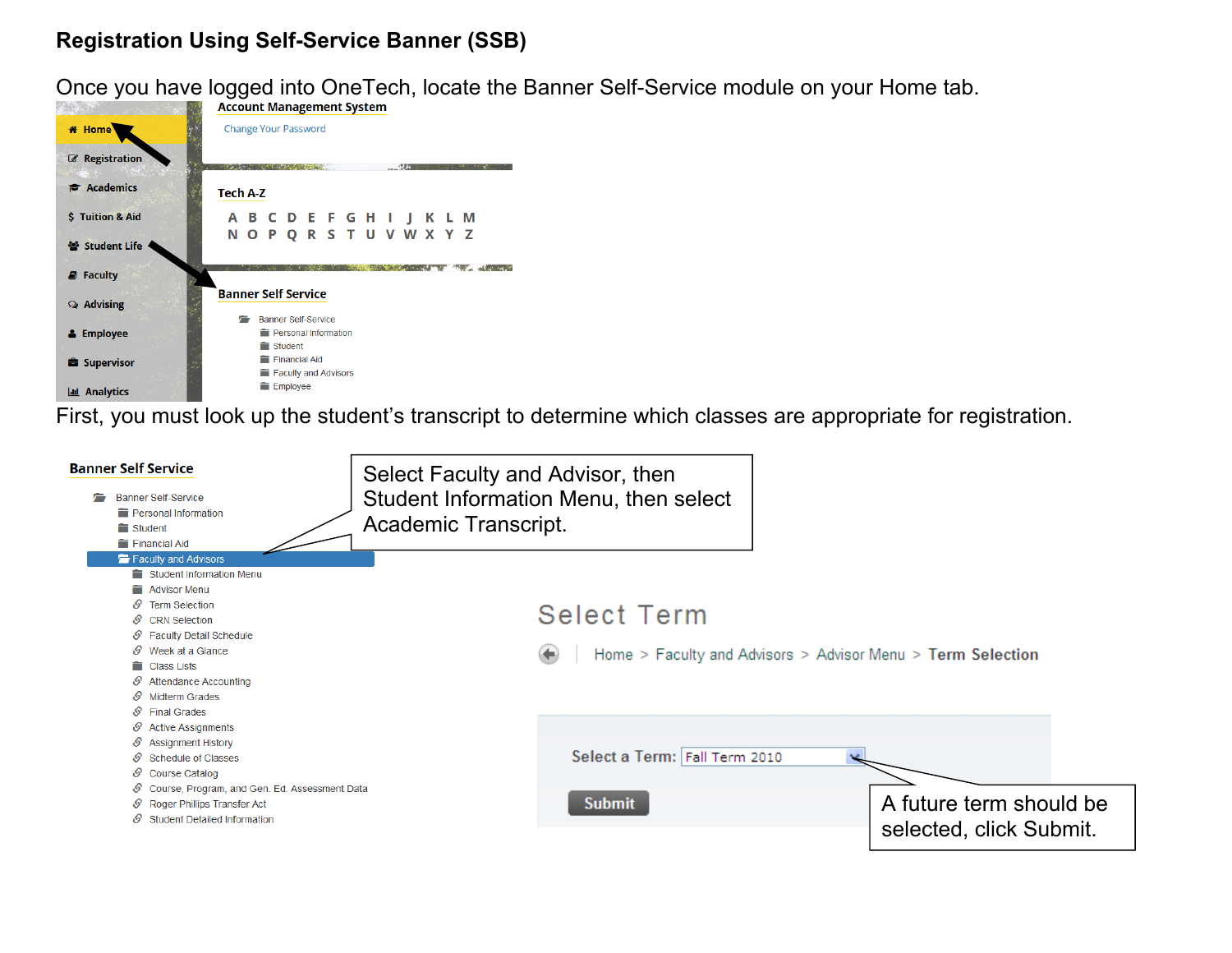Home > Faculty and Advisors > Student Information Menu > ID Selection

| You may enter:                                              |                                                                                                                                                                                                |  |  |  |  |
|-------------------------------------------------------------|------------------------------------------------------------------------------------------------------------------------------------------------------------------------------------------------|--|--|--|--|
| 1. The ID of the Student or Advisee you want to process, or |                                                                                                                                                                                                |  |  |  |  |
|                                                             | 2. Partial names, a student search type, or a combination of both. Then select Submit.                                                                                                         |  |  |  |  |
| <b>Student or Advisee ID:</b>                               | Enter the Student's ID (the T must be capitalized),                                                                                                                                            |  |  |  |  |
| OR                                                          | or search by name (not case sensitive) in the Query                                                                                                                                            |  |  |  |  |
|                                                             | fields, then click Submit.                                                                                                                                                                     |  |  |  |  |
| <b>Student and Advisee Query</b>                            |                                                                                                                                                                                                |  |  |  |  |
| <b>Last Name:</b>                                           |                                                                                                                                                                                                |  |  |  |  |
| <b>First Name:</b>                                          |                                                                                                                                                                                                |  |  |  |  |
| Search Type: ○ Students<br>◯ Advisees                       |                                                                                                                                                                                                |  |  |  |  |
| $\bigcirc$ Both                                             |                                                                                                                                                                                                |  |  |  |  |
| $\odot$ All                                                 |                                                                                                                                                                                                |  |  |  |  |
|                                                             |                                                                                                                                                                                                |  |  |  |  |
|                                                             |                                                                                                                                                                                                |  |  |  |  |
| <b>Submit</b><br><b>Reset</b>                               |                                                                                                                                                                                                |  |  |  |  |
|                                                             |                                                                                                                                                                                                |  |  |  |  |
| <b>Student Verification</b><br>Home > Student Verification  |                                                                                                                                                                                                |  |  |  |  |
|                                                             |                                                                                                                                                                                                |  |  |  |  |
|                                                             | Please select Submit if the person you chose is correct. If this is incorrect, choose the ID Selection link to try again.                                                                      |  |  |  |  |
|                                                             | **Privacy Note** Although this would appear to be "directory information", please treat it as CONFIDENTIAL. The student may have officially requested that the information not be made public. |  |  |  |  |
|                                                             |                                                                                                                                                                                                |  |  |  |  |
|                                                             | Connie C. Herring is the name of the student or advisee that you selected.                                                                                                                     |  |  |  |  |
|                                                             |                                                                                                                                                                                                |  |  |  |  |
|                                                             | Verify you have the                                                                                                                                                                            |  |  |  |  |
| $\mathcal{P}$<br><b>Submit</b>                              | correct student selected                                                                                                                                                                       |  |  |  |  |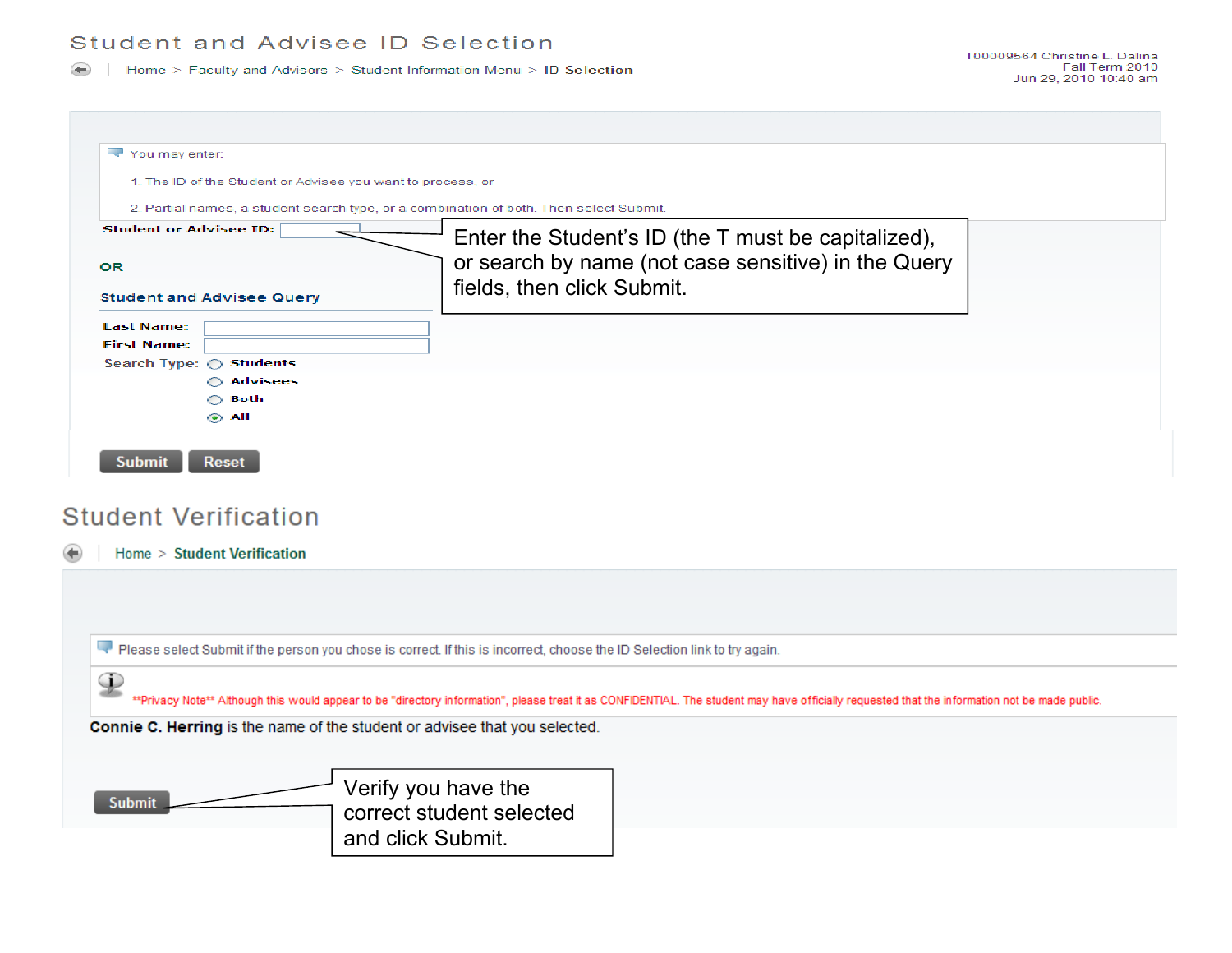

**NOTE**: You can only view the transcript online; any transfer work will be listed first, the most recent ATU coursework will be at the bottom.